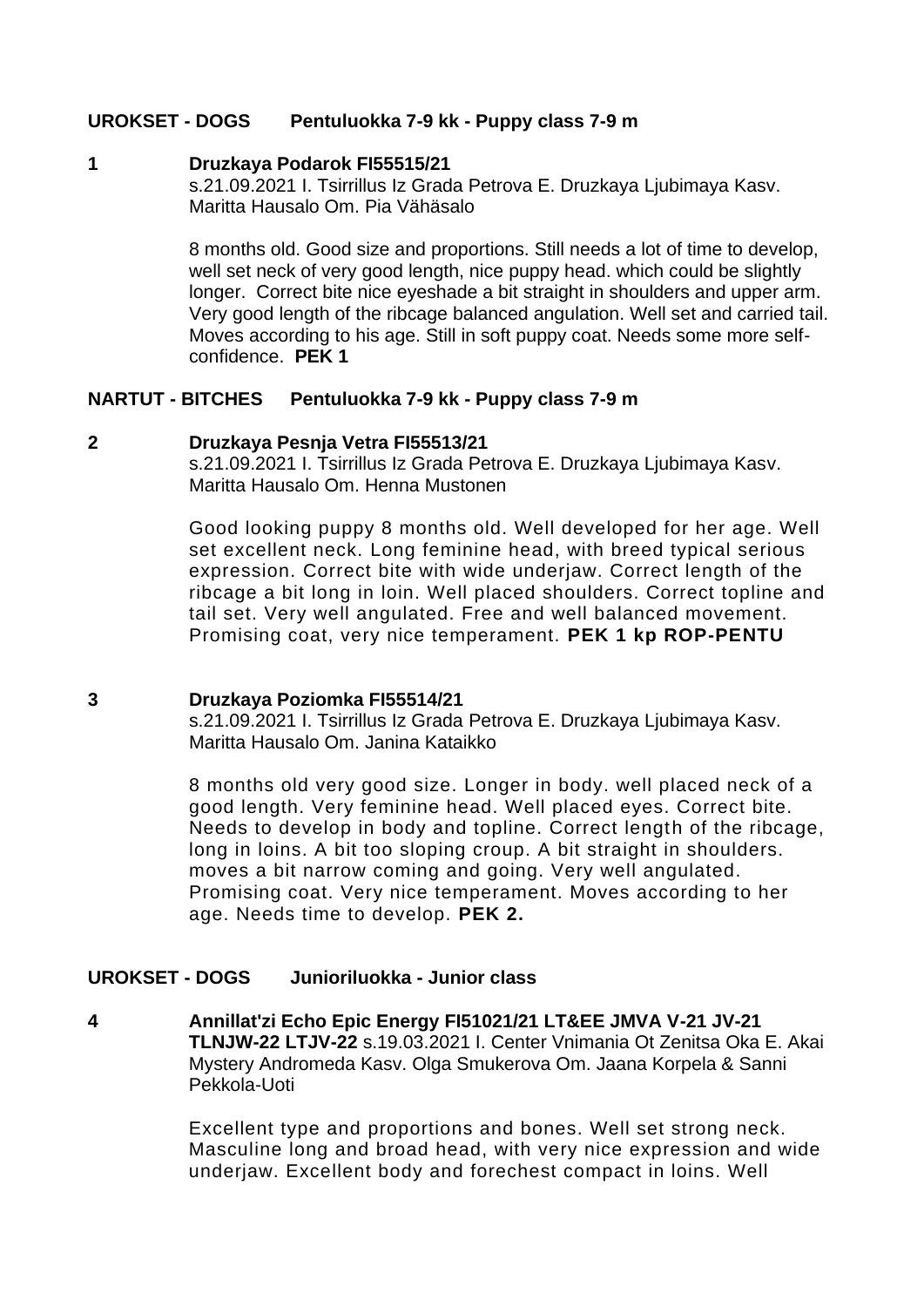placed shoulders and well marked withers. Super topline, tail set and carriage. Balanced angulation. Fantastic mover with breed typical carriage, balance and power. Excellent double coat. Very nice breed typical temperament. very well shown. **JUN ERI 1 SA, PU-1, JUN-SERT, ROP-JUN, ROP, JMVA**

## **5 Bojai Xante FI28844/21**

s.05.04.2021 I. Bojai Russkiy Romans E. Hyppärilän Pipsu Kasv. Jaana Korpela Om. Sari Honka & Markku Taipale **poissa**

## **6 Bojai Xtra Special FI28842/21**

s.05.04.2021 I. Bojai Russkiy Romans E. Hyppärilän Pipsu Kasv. Jaana Korpela Om. Anita Tiihonen

Excellent type and size. very good proportions. Wellset strong neck. Masculine head which could be slightly longer. Correct shape of the skull. Correct bite with wide underjaw. Well placed and shaped eyes. strong body and fore chest. well placed shoulders. Excellent topline well set and carried tail. balanced angulation. Very good coat texture well groomed. Need to stabilized in movement, a bit weak and turning out in hocks, very nice temperament. **JUN ERI 2 SA, PU-3, SERT**

### **7 Yeti Tara's Sarja FI15410/22**

s.06.08.2021 I. Zharkiy Ogon S Zolotogo Grada E. Universe Tara's Sarja Kasv. Christine Skrinjar Om. Sarianna Junnila & Soile Sammalisto **poissa**

### **UROKSET - DOGS Avoin luokka - Open class**

### **8 Yaltinskiy Dogovor S Ozera Razliv FI57940/20**

s.25.10.2019 I. Massive Art Caro E. Supreme Value S Ozera Razliv Kasv. Evgenia Lebedeva Om. Laura Pfister

masculine of very good size. Strong well set neck. Broad skull of correct shape. Correct bite wide under jaw. Strong bones. Well developed body and correctly sprung ribs. A bit long in loins. Well placed shoulders and marked withers. could have shorter back. Very good angulations. Correct tail set and carriage. Very nice coat. Enthusiastic mover. Moves a bit close behind. **AVO ERI 1 SA, VARA-SERT**

# **UROKSET - DOGS Valioluokka - Champion class**

# **9 Bojai Russkiy Romans FI56302/15 C.I.B. FI&EE MVA HEW-17 BALTV-21**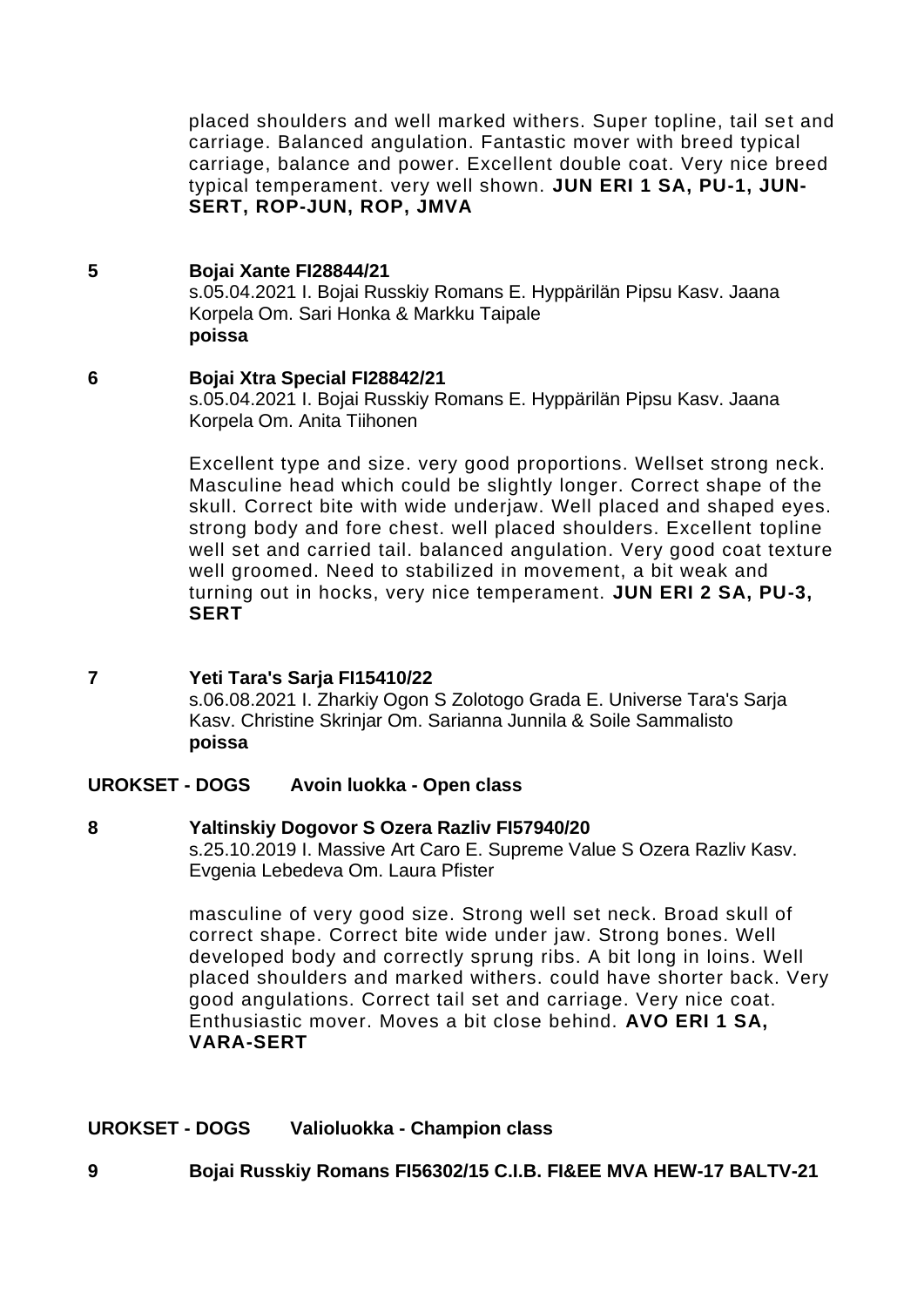s.31.10.2015 I. Blystavytsya Black Aivengo E. Evdokia Iz Angarskoi Jemchujiny Kasv. Jaana Korpela Om. Jaana Korpela

6,5 year old masculine very good proportions. Strong a bit short neck. head of nice length which could be a bit stronger, and with wider under jaw. Strong body full of substance, well placed shoulder, a bit short in upper arm, balanced angulation. Strong and level topline. Broad back. Correct tail set. A bit soft in coat. moves with a good power. very nice temperament. **VAL ERI 2 SA, PU-4**

### **10 Druzkaya Komandir FI17637/18 FI MVA**

s.29.01.2018 I. Druzkaya Holostjak E. Leijonattaren Emilia Miniliila Kasv. Maritta Hausalo Om. Anneli Kangas

Masculine male of good size. Excellent type. Strong well set neck of very good length. Excellent head and expression. Correct length and width of the skull and muzzle. Strong body wide fore chest very well balanced shoulders. Well marked withers. Correct length of well sprung ribs. Slightly long in loins. Balanced angulation. exc Ellen topline and tail set. A bit soft tin coat. Very well groomed the dog is fit to function, which can be seen his balanced strong movement, carries himself breed typically. Very well handled. Very good temperament. **VAL ERI 1 SA, PU-2**

### **11 Yarche Solntsa S Ozera Razliv FI45383/20 FI MVA**

s.25.10.2019 I. Massive Art Caro E. Supreme Value S Ozera Razliv Kasv. Evgenia Lebedeva Om. Sari Talasma & Marko Talasma

2,5 years old, very good proportions. Could be a bit stronger in bones. Well set nice neck. Correct length of the head, which could be a bit more wider. Correct length of the well sprung ribs, but could have more substance in body, still a bit narrow in front. moderate angulation. Well placed shoulders. nicely marked withers. Correct topline and tailset, easy mover. very nice coat. **VAL ERI 3**

### **UROKSET - DOGS Veteraaniluokka - Veteran class**

### **12 Gårdarikets Froste FI17108/15 FI MVA**

s.18.03.2014 I. Aaron-Ben Hur Vom Don E. Evita-Zoya Vom Zarenhof Kasv. Ingemar & Ann-Margreth Paulsson Om. Pia Vähäsalo

8 years old, in a very good condition, strong bones. well set neck. Masculine head. Correct length of the skull and muzzle. Correct length and the depth of ribcage. A bit long in loins. Correct topline and tail set. Very well angulated. A bit soft in coat. Could have a bit stronger movement. Balanced temperament. **VET ERI 1 SA, ROP-VET, VET-SERT**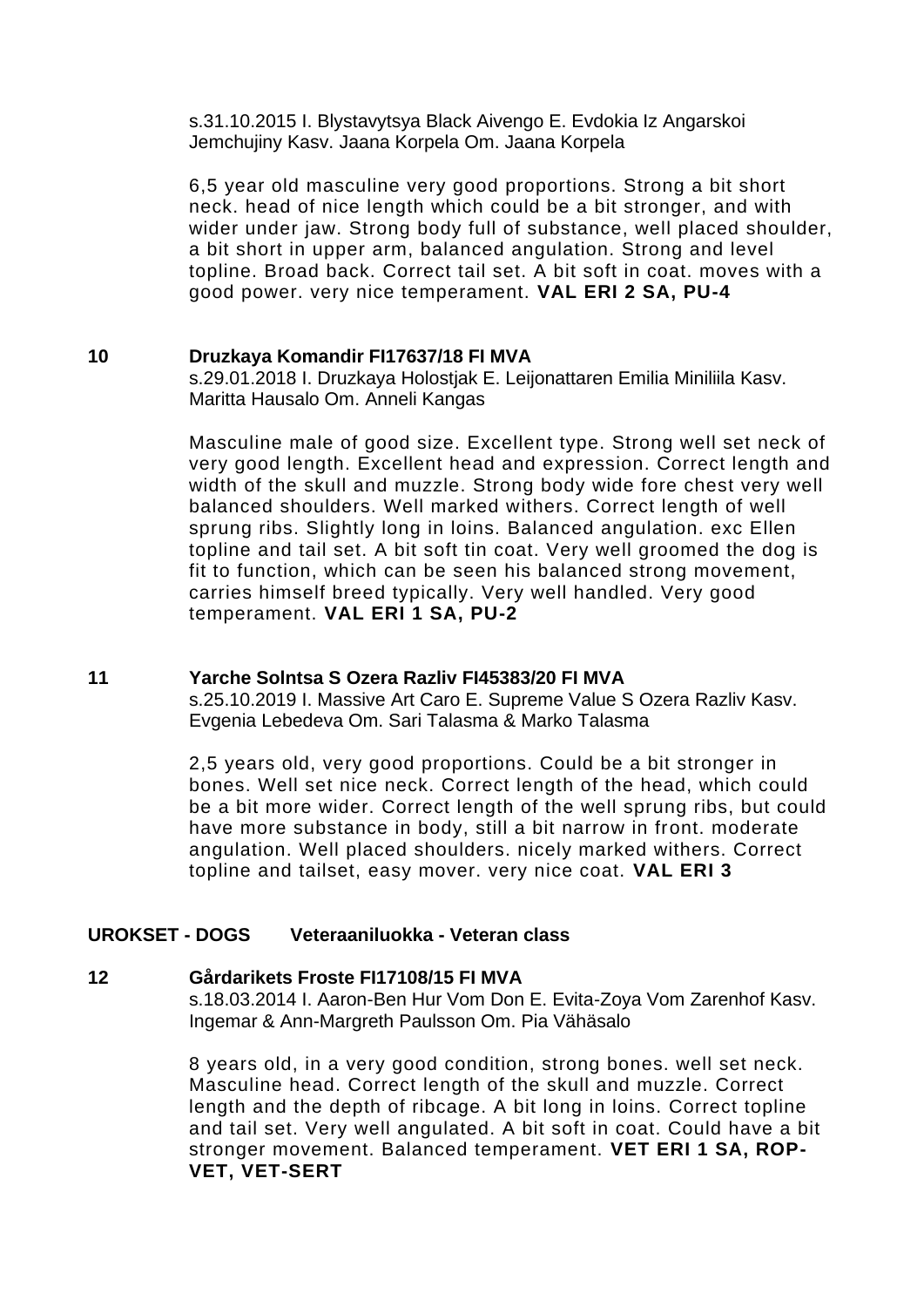### **NARTUT - BITCHES Junioriluokka - Junior class**

#### **13 Mardenas Mir Fedora Fortunata FI37622/21**

s.17.05.2021 I. Yarche Solntsa S Ozera Razliv E. Mardenas Mir Elizaveta Smopodina Kasv. Moona Piippo Om. Minna Anttonen

1 year old, feminine, very good size, beautiful well set neck . very nice feminine head and expression, correct bite, wide under jaw. well developed on body, well sprung ribs. Correctly placed shoulder. Level topline excellent tail set and carriage, a bit long in loins. Very nicely angulated easy and balanced mover with very nice breedtypical carriage. correct coat for the young dog, very nice temperament. **JUN ERI 1 SA, PN-3, JUN-SERT, SERT, VSP-JUN**

### **14 Mardenas Mir Furija Finka FI37620/21**

s.17.05.2021 I. Yarche Solntsa S Ozera Razliv E. Mardenas Mir Elizaveta Smopodina Kasv. Moona Piippo Om. Moona Piippo

1 year old feminine. smaller in size. Well set neck of a very good length. feminine head and expression. Correct bite. Well set nicely shaped eyes. Correct length of the ribcage. A bit straight in shoulders and upper arm. Correct topline and tail set. Balanced angulations. Strong in loins. Very nice mover carrying herself breed typically. Promising coat. Very nice temperament. **ERI 3**

### **15 Nezhny Zver Nasha Prauda FI58051/21**

s.09.04.2021 I. Medvezhya Staya Lanselot Rytsar Sveta E. Nezhny Zver Istinnaya Slava Kasv. T. Polidovats Om. Virpi Kalliomaa

Correct type and very good size and proportions. Well set very nice neck. Feminine still a bit narrow head. Correct bite. Well set correctly shaped eyes. Correct length and width of the ribcage, well developed in front. Very well placed shoulders and marked withers. very good topline and tail set. Could have a bit straighter tail. Very well angulated in front a bit over angulated behind. Needs to tighten in hocks. Easy mover with good carriage, promising coat. very nice temperament. **JUN ERI 2 SA, VARA-SERT**

### **NARTUT - BITCHES Nuorten luokka - Intermediate class**

#### **16 Druzkaya Nadeûda FI36748/20**

s.07.06.2020 I. Mardenas Mir Dissident E. Druzkaya Jantar Kasv. Maritta Hausalo Om. Sari Jeskanen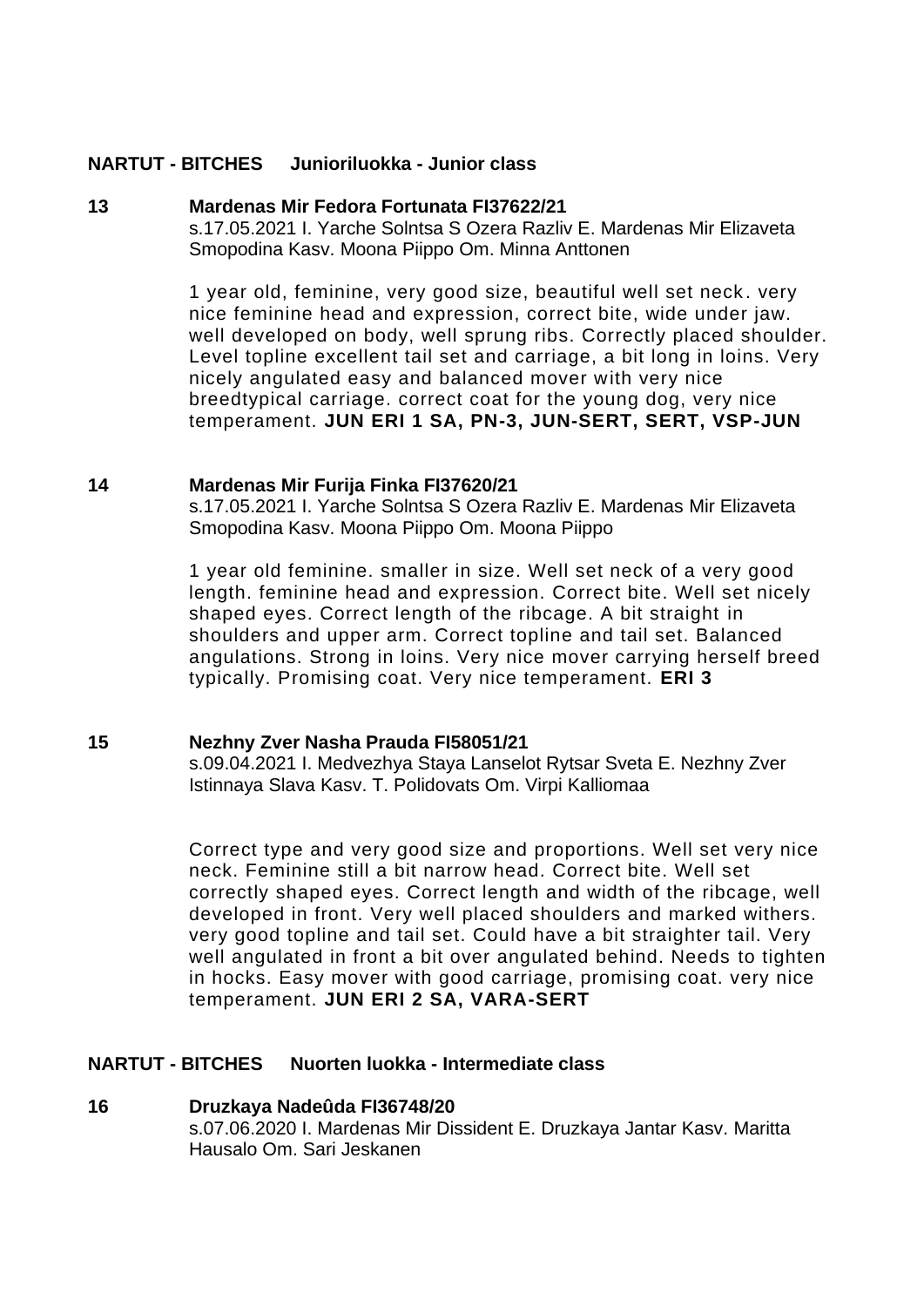almost 2 years feminine very good proportions. Nice well set neck. Very feminine head. Skull and muzzle could be abit stronger and broader. Excellent length of the ribcage, but needs a bit more substance, compact in loins. excellent topline and tail set and tail carriage. Well placed shoulders. Very well angulated. A bit soft in coat. Very nice mover. very good temperament. **NUO ERI 1 SA**

#### **17 Druzkaya Narjadnaja FI36749/20**

s.07.06.2020 I. Mardenas Mir Dissident E. Druzkaya Jantar Kasv. Maritta Hausalo Om. Pauliina Liwata-Kenttälä

Feminine, good size. Well set neck of the good length very feminine head skull and muzzle could be stronger. Correct bite well set eyes. Correct length and depth of the ribcage. long in loins. Straight in shoulders and upper arm. A bit soft in topline. Well set tail. Moderate angulations. Moves parallel in front and close behind, could have stronger side movement. Soft coat texture. Needs more substance. **NUO EH 2**

## **NARTUT - BITCHES Avoin luokka - Open class**

### **18 Astra Fidelis Brida PKR.II-140268**

s.15.02.2020 I. Pleyada Buyany Brend Knjazhego Grada E. Astra Fidelis Basanti Kasv. Malgorzata Kwiatkowska Om. Mira Paljakka

Feminine, very good proportions. well set strong neck. Correct length of the head. Correct bite. Nicely shaped eyes. Straight in shoulders and short in upper arm. Excellent length and depth in ribcage, compact in loins. Level topline wellset tail. could reach out more in front when moving. Moves nicely from behind looses her carriage in the movement. A bit soft coat. Needs to be more self confident. **AVO EH 2**

### **19 Druzkaya Ljubimaya FI25167/19 FI MVA**

s.31.03.2019 I. Gorec S Nadezhdinoi Poljany E. Druzkaya Jantar Kasv. Maritta Hausalo Om. Maritta Hausalo

Correct type and size. Well set beautiful neck. Excellent length of the skull and muzzle. Breed typical expression. Very well placed shoulders. Very good length of the upper arm. Could have a bit more substance in body. Balanced angulation. Very good topline and tail set, both in standing and moving. Carries herself strongly. Correct coat texture, easy and balanced mover. **AVO ERI 1 SA, PN-4**

### **NARTUT - BITCHES Valioluokka - Champion class**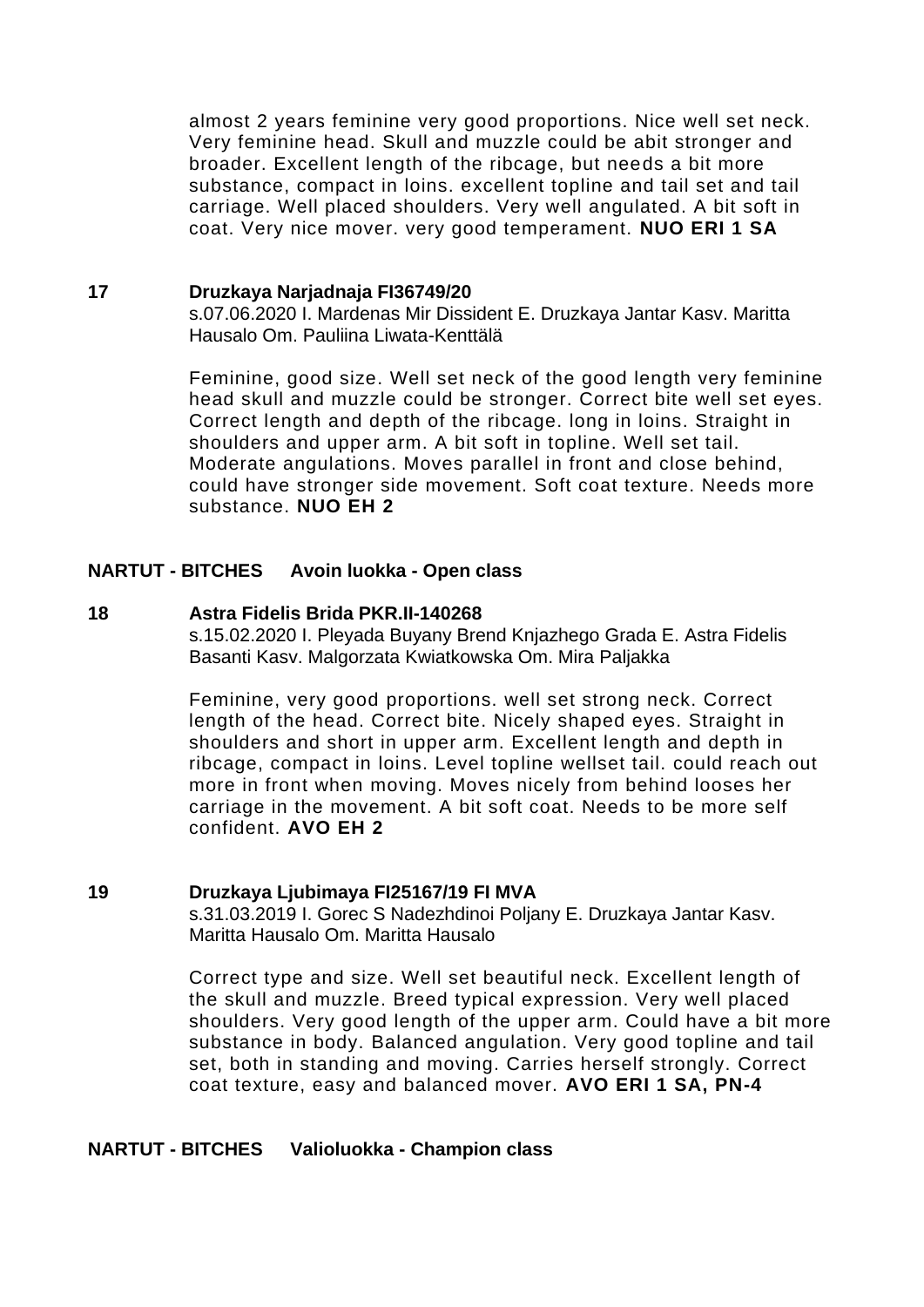**20 Bojai Rusya Marusya FI56312/15 C.I.B. POHJ&FI&DK&EE&LV&NO MVA** DKV-19 s.31.10.2015 I. Blystavytsya Black Aivengo E. Evdokia Iz Angarskoi Jemchujiny Kasv. Jaana Korpela Om. Sanni Pekkola-Uoti & Jaana Korpela

> almost 7 years old. Excellent type. Good in size strong well set neck. Impressive head of an excellent length and width. Strong. body and chest. very well placed shoulders and marked withers. Correct length of upper arm. very good length of ribcage. Excellent topline and tailset very well angulated. A bit soft coat in excellent condition. Powerfull mover with lot of breed typical carriage. Excellent temperament. **VAL ERI 1 SA, PN-2**

21 **Electric Lady Iz Grada Petrova RKF5237503 C.I.B. FI&EE&LT MVA EEV-21 LTV-22** s.07.03.2018 I. Horoshiy Paren Iz Grada Petrova E. Misteria Uspekha S Ozera Razliv Kasv. L Zakharova Om. Jaana Korpela & Sami Uoti & Sanni Pekkola-Uoti

> Excellent type and size. Beautiful strong well set neck. Strong head of the good length. Strong ribcage of the very good length and depth. Compact in loins. Very well placed shoulders. Balanced angulations. Correct breed typical topline and tail set Excellent coat and condition. strong and enthusiastic mover. Excellent breed typical carriage. Very nice serious breed typical temperament **VAL ERI 1 SA, PN-1, VSP**

### **kasvattajaluokka - BREEDERS CLASS**

**3000 Kennel Bojai** Om. Korpela Jaana 5,6,9,20 ei esitetty

**3001 Kennel Druzkaya Om. Hausalo Maritta** 10,16,17,19

Group of 2 combinations. Dogs in very good condition, have beautiful heads, breed typical outlines, very good temperaments. And they are easy movers **1 KP, ROP-KASV**

### **Turistiluokka – TOURIST CLASS**

**100 Druzkaya Knjaz FI17638/18** Om. Anneli Kangas 4 years old male, masculinre very good size and proportions. Excellent neck. very nice strong and long head. Very well placed shoulders good length of the upper arm. excelent ribcage and very good front. Compact in loins excellent topline and tailset. Very well angulated. Correct coat texture very well groomed. Strong balanced mover. **1. ROP-turisti**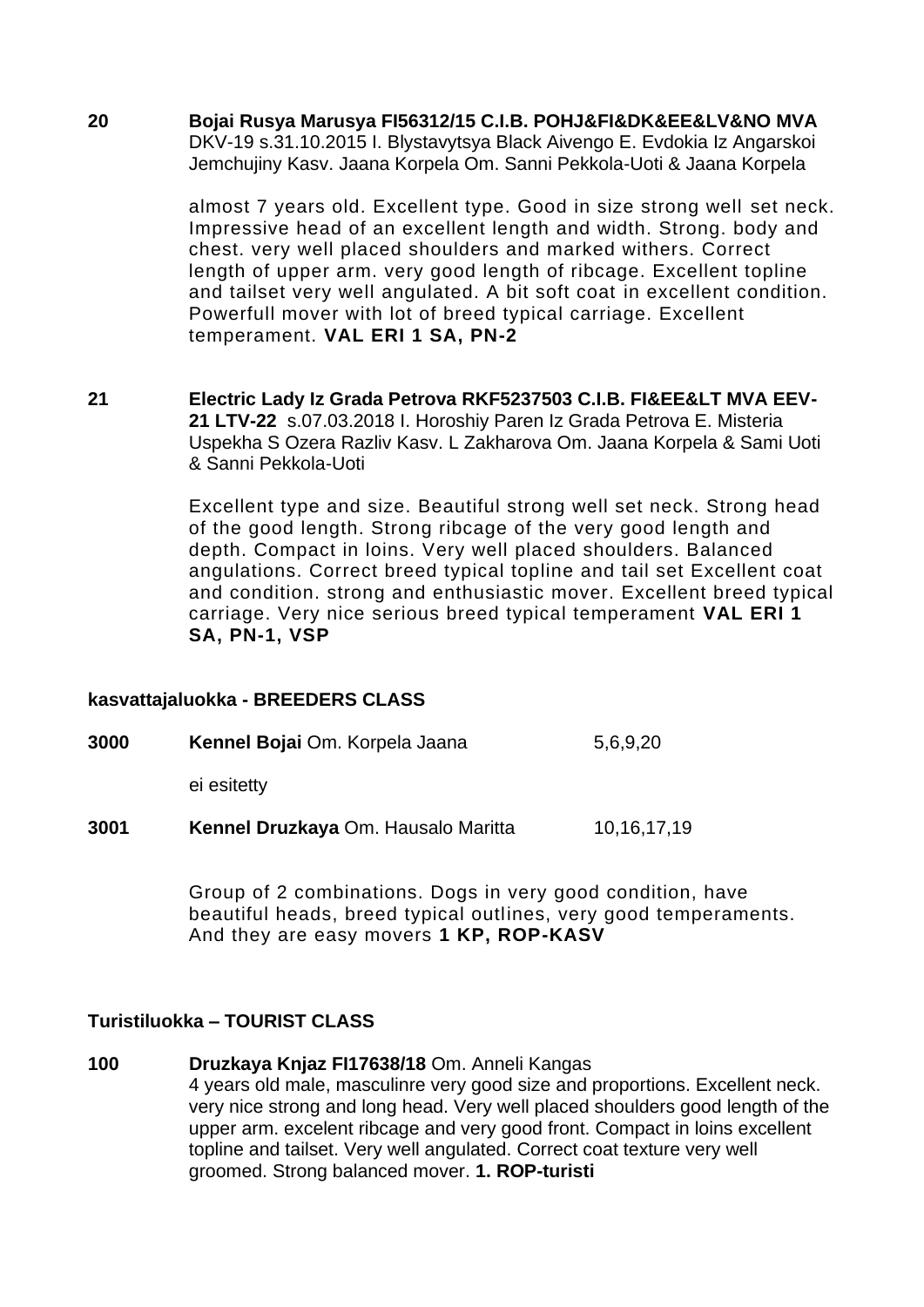## **101 Druzkaya Koroleva FI17639/18 om. Sari Jeskanen**

4 years old feminine very good size, well set neck of good length. Very nice feminine head and expression. well placed eyes. well developed body and front. A bit straight in shoulders. correct topline and tailset. balanced angulation. a bit soft in coat. copuld have more reach and drive while moving. very nice temperament. **2.**

## **102 Bojai Slavyanka Katenka FI37428/17** Om. Saana Lahti

feminine smaller in size nice proportions. Well set and carried neck. feminine head, which could be slightly longer and wider. correct lenghty of the ribcage compact in loins. needs more substance in body. a bit straight in shoulders. correct tyopline and tailset. very well angulated. very nice mover. truly connected to her owner. **3.**

## **103 Druzkaya Jegor FI12821/17** om. Eija Lahtinen Masculine very good size. Strong neck. Masculine head and expression. Well developed in body. Bit long in loins. Could be firmer in topline, a bit straight in shoulders. Moderate angulation. A bit weak in hocks. Moves with a nice carriage but could have more balanced reach and drive. Nice temperament.

# **Parikilpailu – BRACE CLASS**

- **200 Annillat'zi Echo Epic Energy & Electric Lady Iz Grada Petrova**  Om. Sanni Pekkola-Uoti **1. ROP-PARI**
- **201 Druzkaya Koroleva & Druzkaya Nadeûda** Om. Sari Jeskanen **2.**
- **203 Mardenas Mir Fedora Fortunata & Mardenas Mir Furija Finka** Om. Minna Anttonen & Moona Piippo **3.**

Kiertopalkintojen saajat:

**Kiran muisto palkinto:** Druzkaya Pesnja Vetra

- **Paras veteraani:** Gårdarikets Froste
- **Rian malja:** Annillat'zi Echo Epic Energy
- **Paras Suomessa syntynyt uros:** Druzkaya Komandir
- **Paras Suomessa syntynyt narttu:** Bojai Rusya Marusya